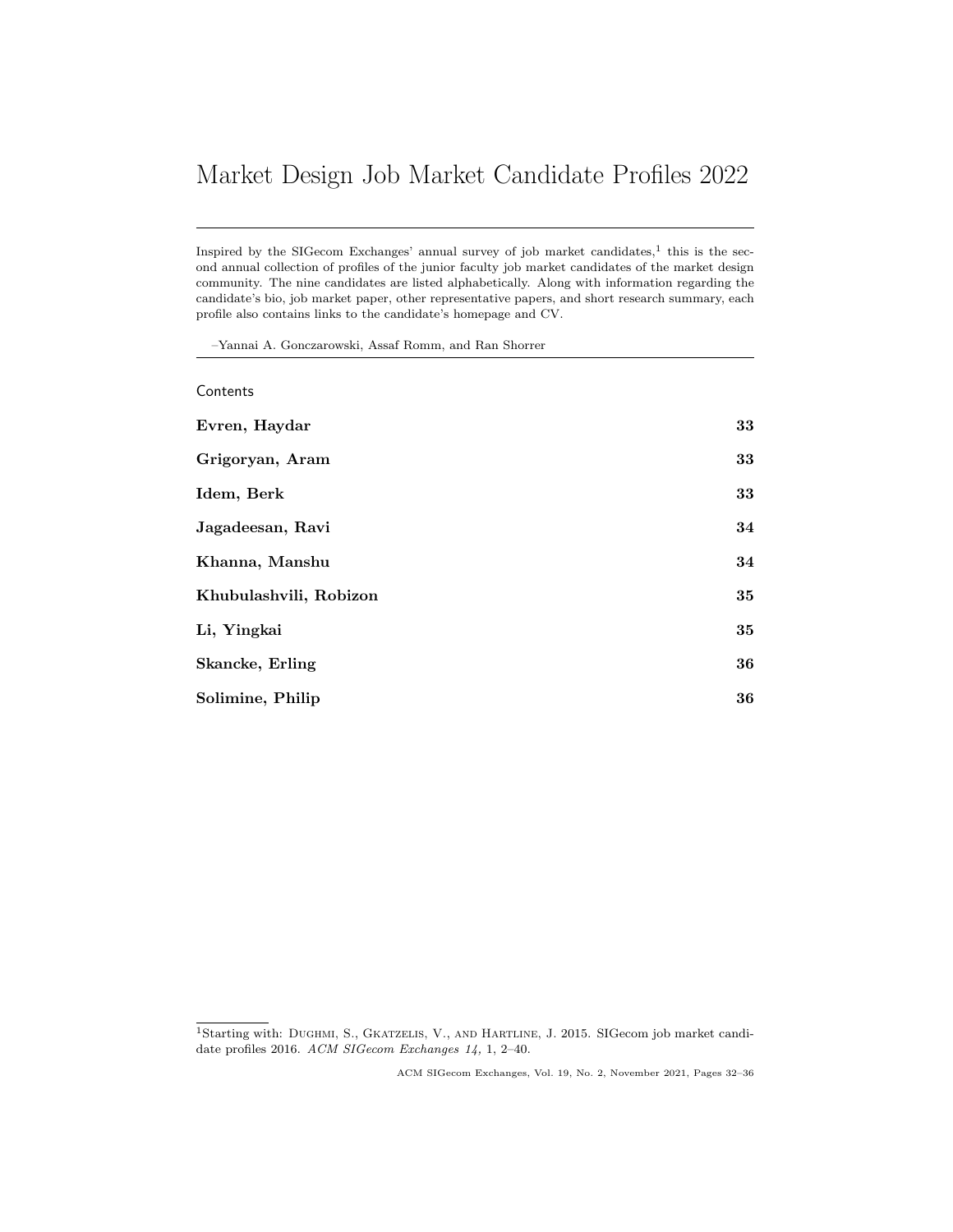<sup>33</sup> · Y.A. Gonczarowski et al.

#### <span id="page-1-0"></span>EVREN, HAYDAR [\(Homepage,](https://sites.google.com/view/haydar-evren/) [CV\)](https://sites.google.com/view/haydar-evren/cv?authuser=0)

Job market paper: Affirmative Action in Two Dimensions: A Multi-Period Apportionment Problem. With Khanna, Manshu.

Advisors: M. Utku Ünver, M. Bumin Yenmez, and Tayfun Sönmez

Other fields: Microeconomics, Econometrics

PhD: Boston College, Economics (Expected: 2022)

Short research summary: I develop applied algorithms using statistics and computer science tools to improve social and economic impact, with a focus on diversity, equity, and inclusion. My job market paper creates an algorithmic solution. It runs simulations on 60 job advertisements from historical labor data consisting of 12k public jobs in India and successfully achieves the main goals of affirmative action schemes argued in the high court of India.

#### Other paper:

[1] Impartial Roster for Affirmative Action in Small Numbers. With Khanna, Manshu.

## <span id="page-1-1"></span>GRIGORYAN, ARAM [\(Homepage,](https://sites.google.com/iset.ge/aramgrigoryan) [CV\)](https://drive.google.com/file/d/1qSEakanzt0jLENLwfBTim26ovJiEJMjc/view)

Job market paper: School Choice and the Housing Market

Advisor: Atila Abdulkadiroglu

Other fields: Matching theory, Economics of education, Economics and computation

PhD: Duke University (Expected: 2022)

Short research summary: I am interested in effective and equitable allocation of scarce resources. My job market paper studies the welfare and distributional consequences of school choice in a model where families decide where to live prior to school admission. My recent work develops effectiveness-based assignment algorithms for real-life problems such as allocation of public school seats or COVID-19 vaccines.

# Other papers:

[1] Effective, Fair and Equitable Pandemic Rationing.

[2] Priority-Based Assignment with Reserves and Quotas. Best Student Paper Prize at the 16th European Meeting on Game Theory. With Abdulkadiroglu, Atila.

# <span id="page-1-2"></span>IDEM, BERK [\(Homepage,](https://berkidem.com/) [CV\)](https://berkidem.com/documents/CV.pdf)

Job market paper: Coexistence of Centralized and Decentralized Markets Advisors: Vijay Krishna, Ran Shorrer, Nima Haghpanah, and Kalyan Chatterjee Other fields: Information economics, Industrial organization PhD: Pennsylvania State University, Economics (Expected: 2022) ACM SIGecom Exchanges, Vol. 19, No. 2, November 2021, Pages [32–](#page-0-0)36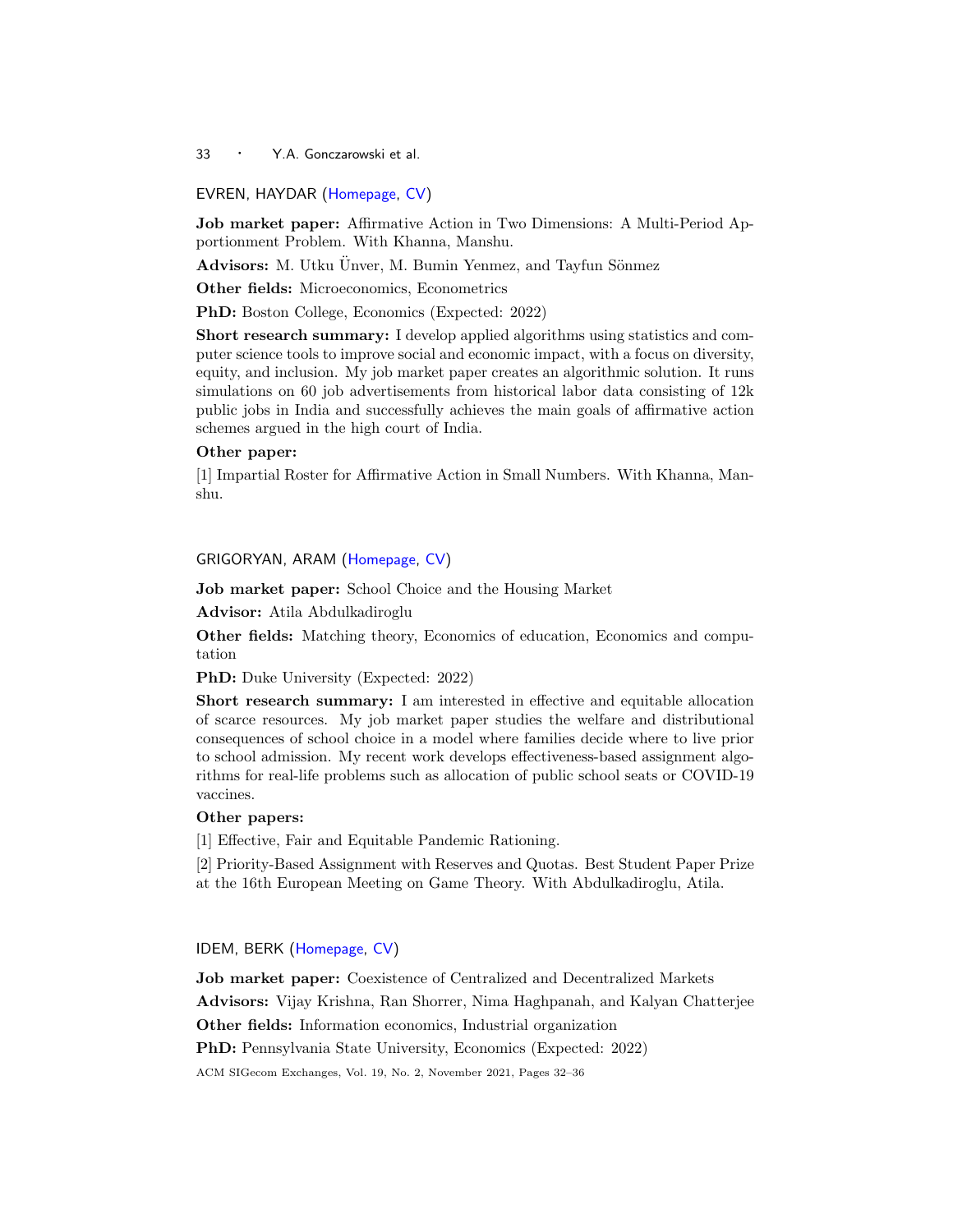Short research summary: I am interested in market design problems where the designed market is part of a larger market. My JMP is about the interactions between profit-maximizing centralized marketplaces introduced in a decentralized market with frictions. I show that the centralized marketplace always coexists with decentralized trade. The thickness of the marketplace is unaffected by the decentralized trade. The profit of the marketplace in coexistence is at least half of the profit it would make if there were no decentralized trade. In a separate line of work, I study environments where the designer or agents can manipulate the information structure for their benefits.

## Other paper:

[1] Non-Bayesian Persuasion. With Teoman, Ece.

#### <span id="page-2-0"></span>JAGADEESAN, RAVI [\(Homepage,](https://www.sites.google.com/site/ravijagadeesan) [CV\)](https://drive.google.com/file/d/1RC-4cG3xUfvBF2r8GQUGh5ODK-34nwIt/view?usp=sharing)

Job market paper: Matching and Prices. Abstract in EC 2021. With Teytelboym, Alexander.

Advisor: Scott Kominers

Other fields: Microeconomic theory, Public economics

PhD: Harvard University, Business Economics (2020)

Post-doc: Stanford University, Economics (2020–2022)

Short research summary: My main research interests are in the design of matching markets and other markets for indivisible goods. My job market paper studies matching markets in which budget constraints or other financial constraints limit how much participants can spend. Such constraints are important in markets for goods that comprise large fractions of participants' net worth or cash on hand—such as housing markets and spectrum auctions. We show that while the deferred acceptance algorithm generally fails to yield a stable outcome in the presence of budget constraints, stable outcomes do exist as long as agents view the goods that are traded in the market as net substitutes. However, under net substitutability, the ability of prices to adjust flexibly is not only important for market efficiency, but also critical to obtaining stable outcomes.

#### Other papers:

[1] Trading Networks with Frictions, EC 2018, Econometrica (2019). With Fleiner, Tamás, Jankó, Zsuzsanna, and Teytelboym, Alexander.

[2] Designs for Estimating the Treatment Effect in Networks with Interference, Annals of Statistics (2020). With Pillai, Natesh S. and Volfovsky, Alexander.

#### <span id="page-2-1"></span>KHANNA, MANSHU [\(Homepage,](https://www.manshukhanna.com/) [CV\)](https://drive.google.com/file/d/10nYiOKbx4tIykovtZAMvZq-2u7NDGiUP/view?usp=sharing)

Job market paper: Non-Standard Choice in Matching Markets. With Caspari, Gian.

Advisors: M. Utku Ünver, Tayfun Sönmez, and M. Bumin Yenmez

Other fields: Microeconomics, Experimental economics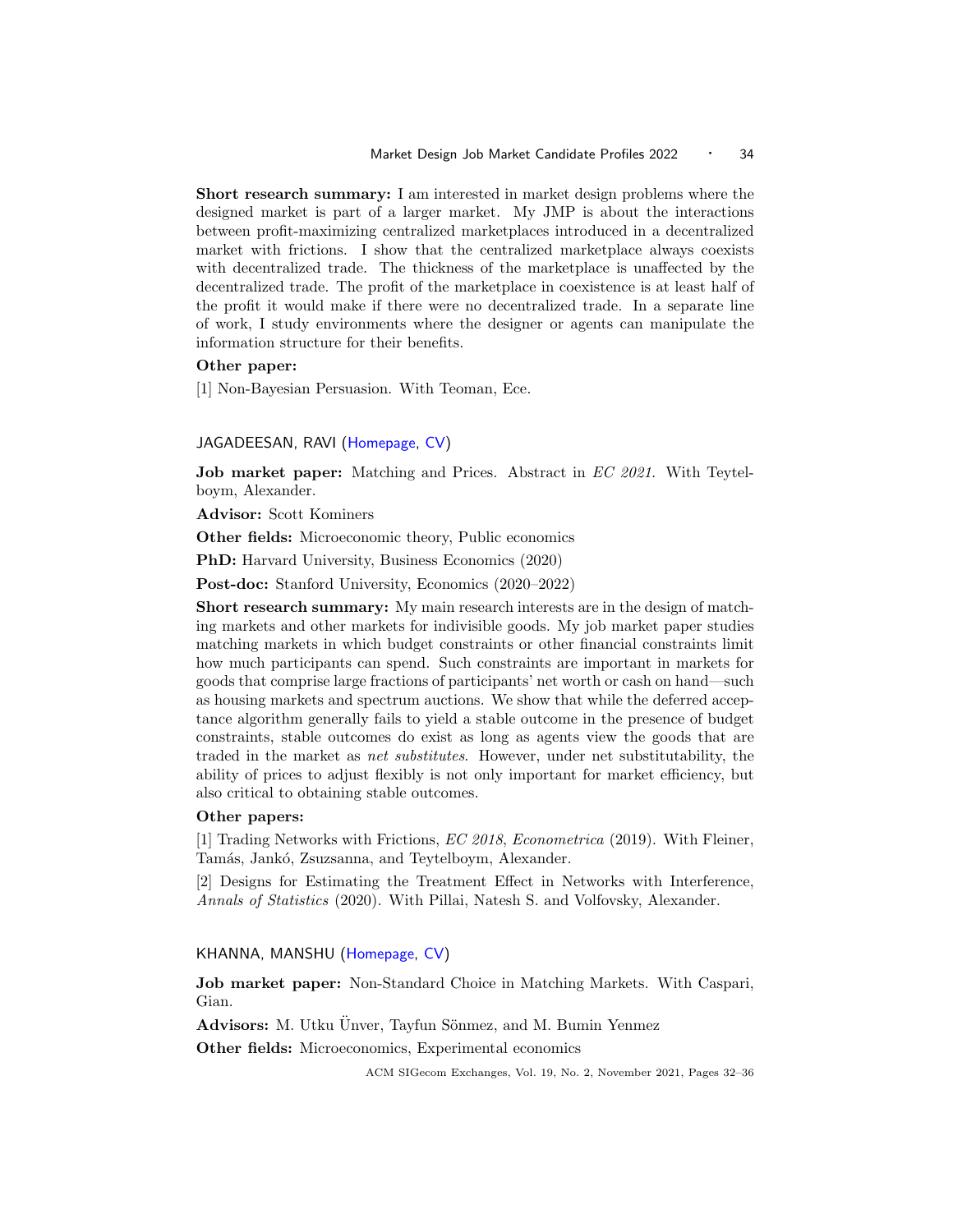<sup>35</sup> · Y.A. Gonczarowski et al.

PhD: Boston College, Economics (Expected: 2022)

Short research summary: I work on of problems related to markets, mechanisms, and society. My latest research informs design of matching mechanisms, affirmative action schemes, bargaining protocols, and COVID-19 testing policies.

## Other papers:

[1] Beyond Dividing the Pie: Multi-Issue Bargaining in the Laboratory, Revise and Resubmit at Review of Economic Studies. With Bochet, Olivier and Siegenthaler, Simon.

[2] Affirmative Action in Two Dimensions: A Multi-Period Apportionment Problem. With Evren, Haydar.

## <span id="page-3-0"></span>KHUBULASHVILI, ROBIZON [\(Homepage,](https://www.robizonk.com/) [CV\)](https://www.robizonk.com/cv)

Job market paper: Behavioral Market Design for Online Gaming Platforms

Advisors: Ran Shorrer and Chloe Tergiman

Other fields: Experimental economics, Applied and empirical micro

PhD: Pennsylvania State University, Economics (2020)

Post-doc: University of Pittsburgh (2020–2022)

Short research summary: My primary research focuses on Behavioral Market Design. In my research, the main question is how we can use users' revealed preferences to improve the performance of online markets/platforms. I have studied this question in two settings: when monetary incentives are missing (online gaming platform) and when monetary incentives are present (online gambling platform). My work suggests that the heterogeneity among users plays an essential role in designing better online platforms; that is, the policy benefiting one type of user might harm the other.

#### Other papers:

[1] The Role of Effort Cost Perception in Outcome Bias. With Linardi, Sera and Wang, Xiaohong.

[2] Collaboration Dynamics of R&D Teams.

#### <span id="page-3-1"></span>LI, YINGKAI [\(Homepage,](https://yingkai-li.github.io/homepage/) [CV\)](https://yingkai-li.github.io/homepage/Yingkai_Li_CV.pdf)

Job market paper: Selling Data to an Agent with Endogenous Information

Advisor: Jason Hartline

Other fields: Information design, Repeated games

PhD: Northwestern University, Computer Science (Expected: 2022)

Short research summary: My main research interests lie in mechanism design, with a focus on the theoretical guarantees of simple mechanisms. I show that simple mechanisms are robust [HLJ'20] and approximately optimal in various setting, including auctions with non-linear agents [FHL'21], information elicitation [HLSW'21], and selling information [L'21]. I also share interests in repeated games,